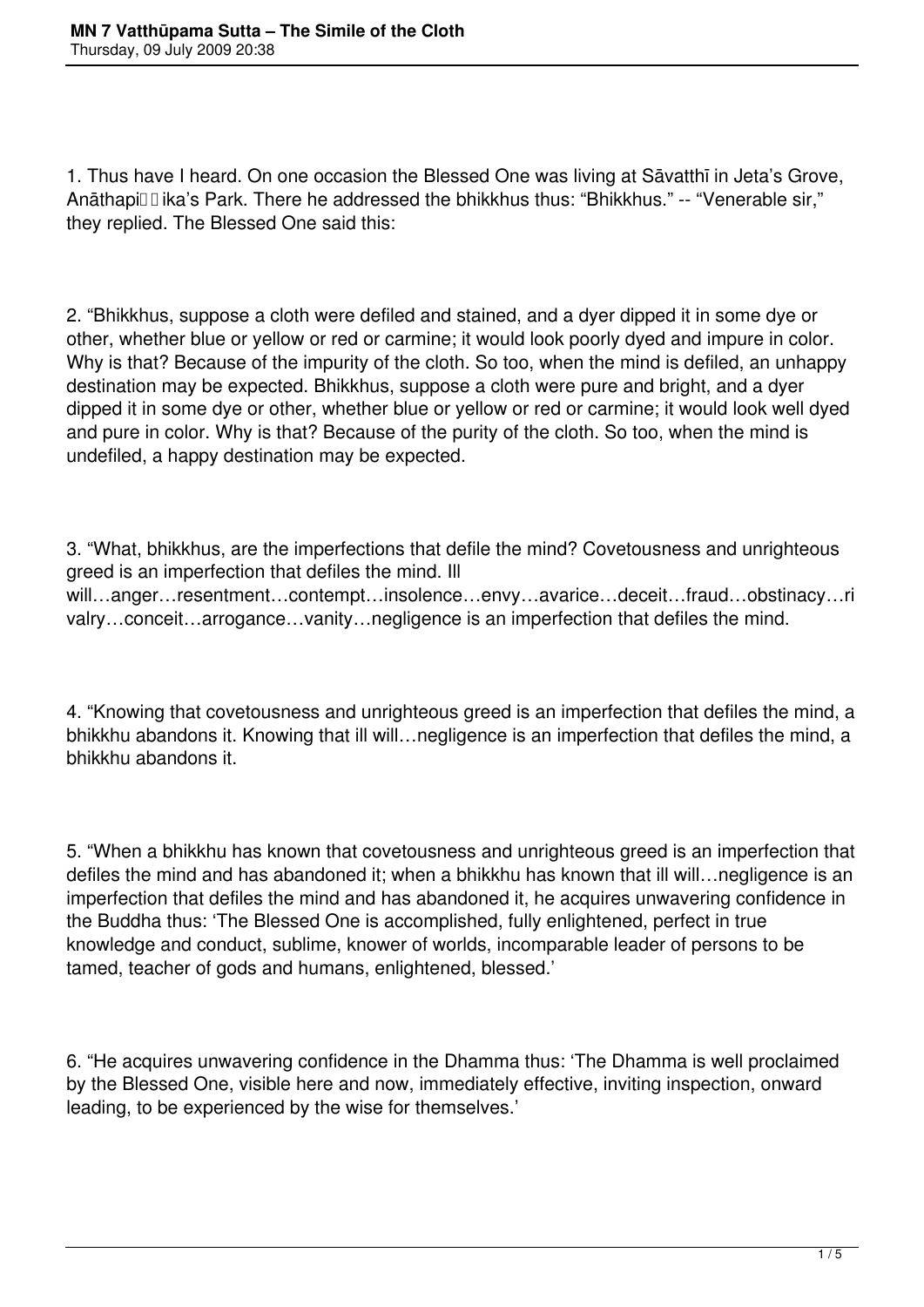7. "He acquires unwavering, confidence in the Sangha thus: 'The Sangha of the Blessed One's disciples in practicing the good way, practicing the straight way, practicing the true way, practicing the property way, that is, the four pairs of persons, the eight types of individuals; this Sangha of the Blessed One's disciples is worthy of gifts, worthy of hospitality, worthy of offerings, worthy of reverential salutation, the unsurpassed field of merit for the world.'

8. "When he has given up, expelled, released, abandoned, and relinquished [the imperfections of the mind] in part, he considers thus: 'I am possessed of unwavering confidence in the Buddha,' and he gains inspiration in the meaning, gains inspiration in the Dhamma, gains gladness connected with the Dhamma, When he is glad, rapture is born in him; in one who is rapturous, the body becomes tranquil; one whose body is tranquil feels pleasure; in one who feels pleasure, the mind becomes concentrated.

9. "He considers thus: 'I am possessed of unwavering confidence in the Dhamma,' and he gains inspiration in the meaning, gains inspiration in the Dhamma, gains gladness connected with the Dhamma. When he is glad…the mind becomes concentrated.

10. "He considers thus: 'I am possessed of unwavering confidence in the Sangha,' and he gains inspiration in the meaning, gains inspiration in the Dhamma, gains gladness connected with the Dhamma. When he is glad…the mind becomes concentrated.

11. "He considers thus: '[The imperfections of the mind] have in part been given up, expelled, released, abandoned, and relinquished by me,' and he gains inspiration in the meaning, gains inspiration in the Dhamma, gains gladness connected with the Dhamma. When he is glad, rapture is born in him; in one who is rapturous, the body becomes tranquil; one whose body is tranquil feels pleasure; in one who feels pleasure, the mind becomes concentrated.

12. "Bhikkhus, if a bhikkhu of such virtue, such a state [of concentration], and such wisdom eats almsfood consisting of choice hill rice along with various sauces and curries, even that will be no obstacle for him. Just as a cloth that is defiled and stained becomes pure and bright with the help of clear water, or so too, if a bhikkhu of such virtue…eats almsfood…that will be no obstacle for him.

13. "He abides pervading one quarter with a mind imbued with loving-kindness, likewise the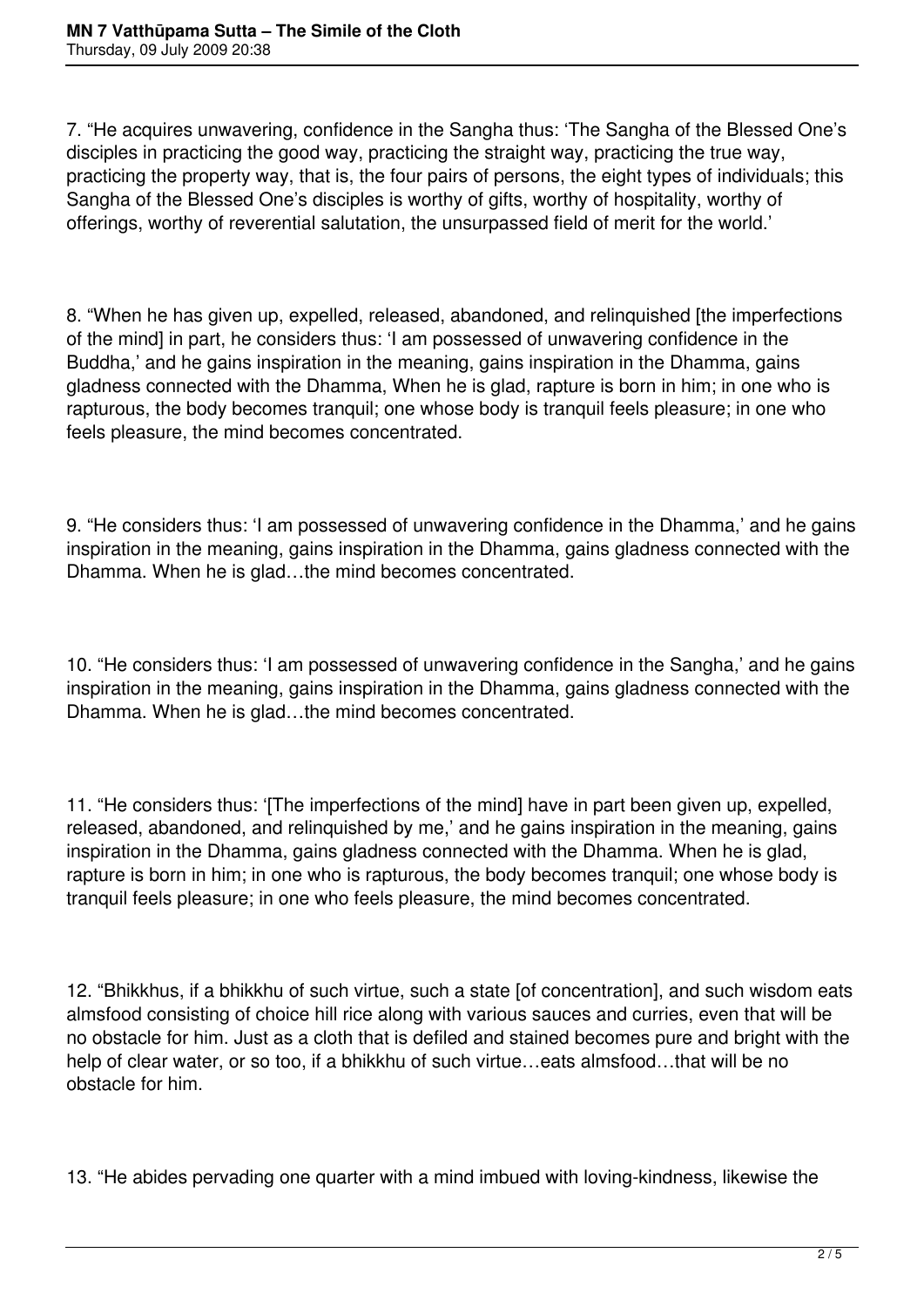second, likewise the third, likewise the fourth; so above, below, around, and everywhere, and to all as to himself, he abides pervading the all-encompassing world with a mind imbued with loving-kindness, abundant, exalted, immeasurable, without hostility and without ill will.

14-16. "He abides pervading one quarter with a mind imbued with compassion…with a mind imbued with altruistic joy…with a mind imbued with equanimity, likewise the second, likewise the third, likewise the fourth; so above, below, around, and everywhere, and to all as to himself, he abides pervading the all-encompassing world with a mind imbued with equanimity, abundant, exalted, immeasurable, without hostility and without ill will.

17. "He understands thus: 'There is this, there is the inferior, there is the superior, and beyond there is an escape from this whole field of perception.'

18. "When he knows and sees thus, his mind is liberated from the taint of sensual desire, from the taint of being, and from the taint of ignorance. When it is liberated there comes the knowledge: 'It is liberated.' He understands: 'Birth is destroyed, the holy life has been lived, what had to be done has been done, there is no more coming to any state of being.' Bhikkhus, this bhikkhu is called one bathed with the inner bathing."

19. Now on that occasion the brahmin Sundarika Bhāradvāja was sitting not far from the Blessed One. Then he said to the Blessed One: "But does Master Gotama go to the Bāhukā River to bath?"

"Why, brahmin, go to the Bāhukā River? What can the Bāhukā River do?"

"Master Gotama, the Bāhukā River is held by many to give liberation, it is held by many to give merit, and many wash away their evil actions in the Bāhukā River."

20. Then the Blessed One addressed the brahmin Sundarika Bhāradvāja in stanzas: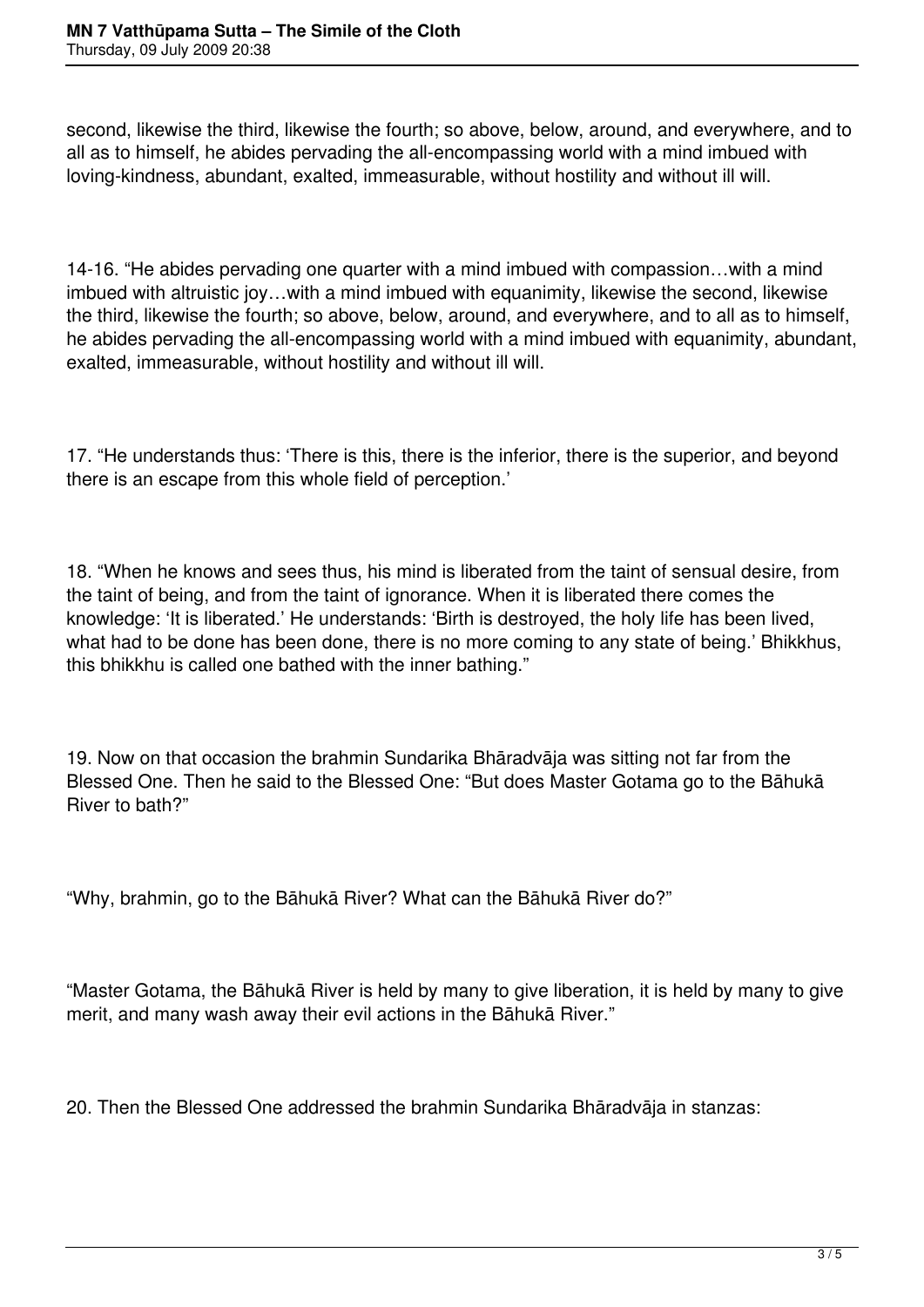"Bāhukā and Adhikakkā, Gayā and Sundarikā too, Payāga and Sarassati, And the stream Bahumati--- A fool may there forever bath Yet will not purify dark deeds.

What can the Sundarikā bring to pass? What the Payāga? What the Bāhukā? They cannot purify an evil-doer, A man who has done cruel and brutal deeds.

One pure in heart has evermore The Feast of Spring, the Holy Day; One fair in act, one pure in heart Brings his virtue to perfection.

It is here, brahmin, that you should bathe, To make yourself a refuge for all beings. And if you speak no falsehood Nor work harm for living beings, Nor take what is offered not, With faith and free from avarice, What need for you to go to Gayā? For any well will be your Gayā."

21. When this was said, the brahmin Sundarika Bhāradvāja said: "Magnificent, Master Gotama! Magnificent, Master Gotama! Master Gotama has made the Dhamma clear in many ways, as though he were turning upright what had been over-thrown, revealing what was hidden, showing the way to one who was lost, or holding up a lamp in the dark for those with eyesight to see forms. I go to Master Gotama for refuge and to the Dhamma and to the Sangha of bhikkhus. I would receive the going forth under Master Gotama, I would receive the full admission."

22. And the brahmin Sundarika Bhāradvāja received the going forth under the Blessed One, and he received the full admission. And soon, not long after his full admission, dwelling alone,